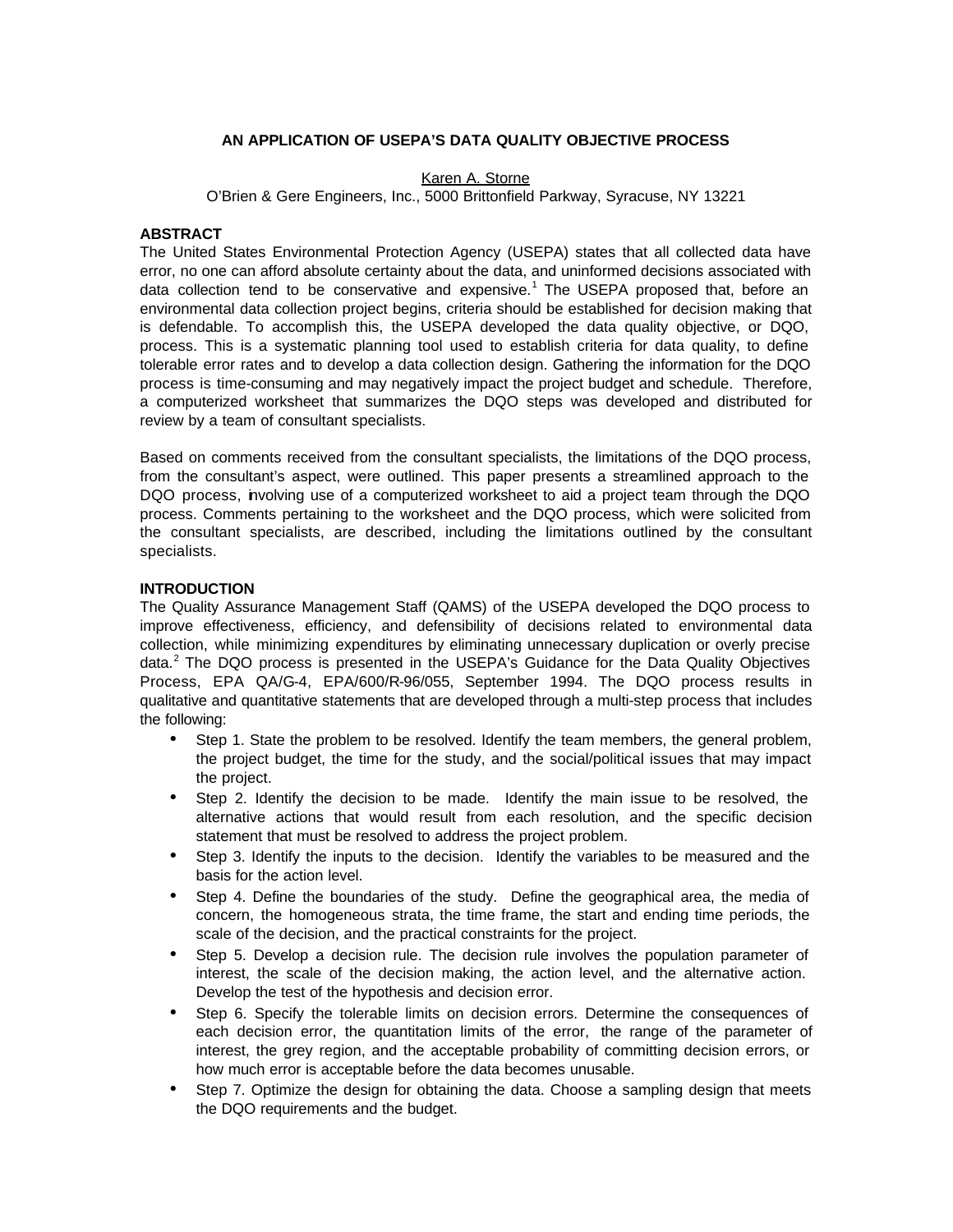The statements from the DQO process are summarized and presented in the Project Management Section A5 of the Quality Assurance Project Plan (QAPP).

## **CONSULTANT SPECIALISTS FEEDBACK**

Since each step of the DQO process is critical in choosing a sampling design, electronic worksheets that prompt team members for responses were developed, in order to efficiently and cost effectively gather the information for each step from busy and remotely located consultant specialists. Examples of appropriate responses to each request were included in the worksheets. The electronic worksheets were distributed to a team of consultant specialists in the environmental consulting firm. The consultant specialists consisted of project managers, risk assessors, quality control officers, project officers, hydrogeologists, field samplers, and data validators. Comments, which were based on practical experience in the environmental field, were obtained from each of the consultant specialists.

In general, the initial response from the team to the DQO process worksheets was positive. The team indicated that the process of gathering project information together in a form that can be shared with the project team early on is very critical, and is not always done properly or completely. This worksheet could be used to effectively accomplish this task. Several comments received from the team requested clarification of some of the steps or that additional information be requested in the steps. Based on these responses, the worksheets were modified. However, the team had significant concerns with the DQO process, as formulated, since this process anticipates having an idealized situation for an environmental project. The process appears to be relatively in-flexible with respect to application of the process to real-life situations involving consent order schedules, information gaps, large number of target constituents, and tight budgets. The team indicated that picture-perfect projects that neatly fit the requirements of this process rarely occur.

The following sections present some of the comments received from the various consultant specialists.

**Comment**: The consultant specialists were unsure about how the worksheets would be used if little background data, such as the target compounds to be measured, is known.

**Resolution**: The worksheets may not be applicable to projects where information is not known. A statement to this effect was added to the introduction.

**Comment**: Decision errors are typically not evaluated. Rather, if sample data is questionable, the data is validated, and samples are recollected and reanalyzed. In addition, sufficient number of samples is collected to support the project decision.

**Resolution**: The goal of the USEPA is to minimize costs related to data collection by decreasing unnecessary duplication samples, and overly precise data. Utilizing the DQO process may help to decrease the number of samples collected, thereby decreasing costs. A statement to this effect was added to the introduction.

**Comment**: The consultant specialists commented that following the worksheets alone to develop a sampling design for a project could potentially leave out important issues. The worksheets attempt to put the real world in an organized box. This structured approach typically does not work in environmental projects.

**Resolution**: Environmental professionals, who can use a broad breath of knowledge, experience, and complex data to solve DQO problems, are needed to evaluate the information in the worksheets. The worksheets are to only be used as a guide to gather the information and the DEFT software is only used to evaluate the feasibility of the chosen sampling design. The professionals must choose the sampling design that meets the DQO needs based on the information gathered. A statement to this effect was added to the introduction.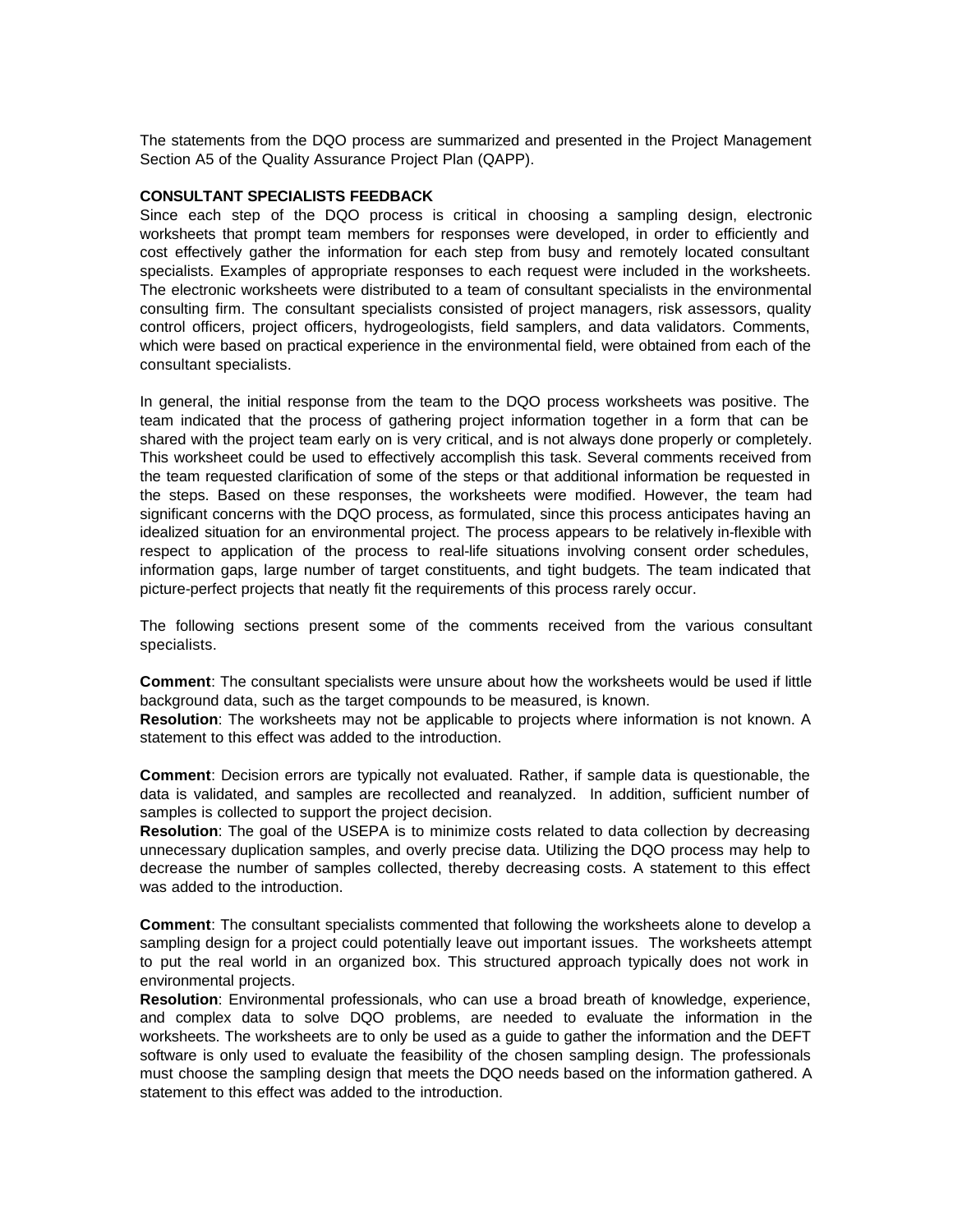**Comment**: Some of the consultant specialists may not be able to provide information requested by the DQO Steps.

**Resolution**: The worksheets would be distributed to a core group of consultant specialists, consisting of the project manager, the risk assessor(s), and the Quality Assurance Officer, for completion. After the worksheets are completed, the remaining consultant specialists would receive a copy for information purposes. Asterisks indicated the consultant specialists identified as responsible for completing the worksheet.

**Comment**: Step 1 should include the regulatory agencies and the client name. **Resolution**: These requests were added to Step 1.

**Comment**: Less time should be spent on the alternative actions requested in Step 2B since these actions are often not relevant until a basic understanding of the site has been developed. **Resolution**: The assumption is that the background information is available to the project team. A statement to this effect was added to the introduction.

**Comment**: There may be several variables identified in Step 3.

**Resolution**: The worksheets are intended to be used for only one constituent. Separate worksheets must be used for each constituent for a project. A statement to this effect was added to the introduction.

**Comment**: The action levels may not be defined until the risk assessment has been performed. **Resolution**: It is assumed that the action levels ae fixed such as regulatory thresholds and standards. A statement to this effect was added to Step 3.

**Comment**: The information requested in Step 3B, the basis for the action levels require prior agreement between the consultant and the client before the action levels can be presented in a QAPP.

**Resolution**: The action levels that will be used to evaluate the sample data are critical to a project, and should always be included in the QAPP. If the action levels are not established, the methods that can provide method detection limits that are appropriate for the action levels may not be chosen. In addition, the data user may compare the sample results to incorrect action levels, resulting in incorrect decisions being made and the need for resampling. The importance of the action level was noted in Step 3B.

**Comment**: The information requested in Step 4 fails to consider the complexities of sampling soil, groundwater, sediment, and surface water, potential sources, and how contaminants reside in subsurface soil. Without considering these observations, the quality of the investigation may be low. **Resolution**: The DQO software makes assumptions that there are no temporal issues associated with the project, and that the sample locations can be randomized. The DQO process and software is to be used only to evaluate the feasibility of a sample design. Statements to this effect were added to Step 7.

**Comment**: The significance of the y-axis in the decision performance goal diagram and how the limits of tolerable probability are established are unclear.

**Resolution**: The y-axis represents the probability that a decision error will be made; deciding that the parameter of interest is on one side of the action level when the true value is on the other side of the action level. The grey area is where the consequences of a decision error are minimal. Below the action level, a decision error will result in unneeded actions and increased costs. Above the action level, error will result in human health and environmental hazard issues. The probability of decision error is set above and below the grey area to indicate the tolerable error limits. The limits of tolerable probability are established by the project team. Clarification of these issues was presented in Steps 6A and 6B.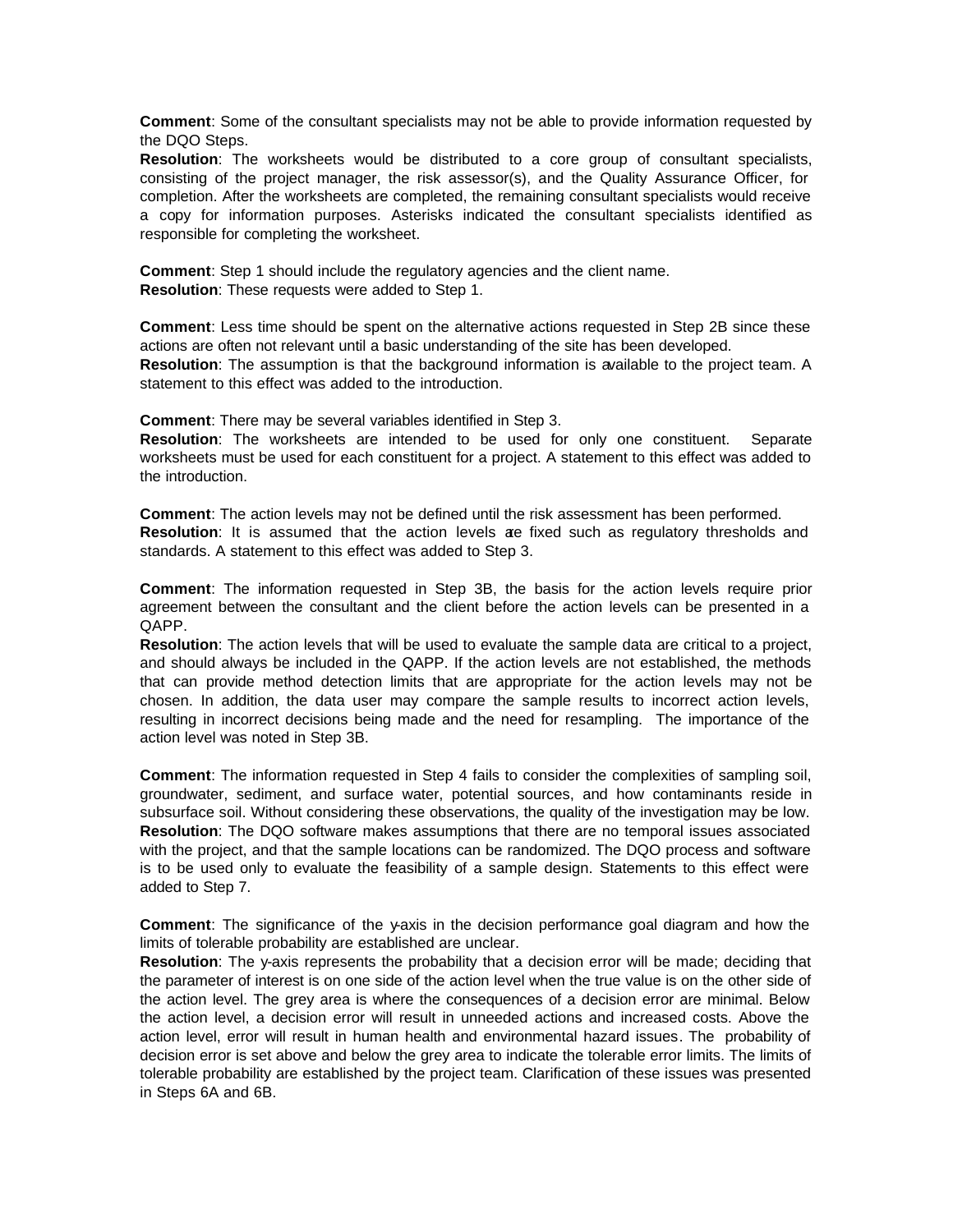**Comment**: The worksheets are not clear with respect to how the DQO outputs are incorporated into the sampling design.

**Resolution**: Step 7 was expanded to demonstrate how the DQO outputs were utilized to choose the sampling design.

**Comment**: The worksheets don't explain how information from the DQO process is added to the QAPP.

**Resolution**: The DQO process results in qualitative and quantitative statements summarizing the project objective, which are added to Section A5, Problem Definition and Background, of the QAPP. An example of the information added to the project QAPP was added to Section 7, and a statement to this effect was added to the introduction.

Based on the previously discussed comments, the worksheets were edited. The final version of the worksheets, with edits in bold print, is presented at the end of the paper. An example of the Decision Performance Goal Diagram from the DEFT program is presented at the end of the paper.

### **CONCLUSION**

The DQO process, as presented in USEPA Guidance for the Data Quality Objectives Process, EPA QA/G-4, is a good planning tool for environmental projects. Electronic worksheets that summarize the various inputs required for the DQO steps help to decrease the time required from each team member for the information gathering process.

After review by the consultant specialist team, it was determined that there are limitations associated with the DQO process. All consultant specialists agreed that the process of gathering and clarifying important project information, including the action level, that is requested by the DQO process, and having this summarized for consultant specialists before the project begins, is advantageous. However, the remaining steps of the DQO process may not be applicable to all projects. In some cases, historical background is not available, and there is an abundance of target analytes. The application of the remaining steps of the DQO process under these circumstances would lead to increased time and budget demands which would not be beneficial to the overall project.

The team also concluded that only a core team of consultant specialists would be responsible for filling out the worksheets. Also, the DQO process makes assumptions, including that there are no temporal issues associated with the project and that the sample locations can be randomized. The team also noted that the DQO process is only to be used as a guide to determine the sampling design. Environmental professionals, who can use a broad breath of knowledge and experience, are needed to evaluate the information in the worksheets. The DEFT software is only used to evaluate the feasibility of the chosen sampling design. The professionals must choose the sampling design that meets the DQO needs based on the information gathered. These limitations must be considered when implementing the DQO process.

### **Data Quality Objective Worksheet 1999**

This worksheet is a project-planning tool, based on the Data Quality Objective (DQO) process, presented in USEPA QA/G-4. This process is used to establish criteria for data quality and sampling designs **for each constituent at the site**, so that decisions made are reasonable, defendable, and represent a logical approach to solving the project problem**, while minimizing unnecessary duplication or overly precise data**. This worksheet should be used to organize project information and is intended to be **used in projects for which the basic site problem is known and background information is available to the project team. The DQO process results in qualitative and quantitative statements that are presented in the project QAPP. This worksheet, along with experience, should be used by professionals to establish the data quality and sampling design.**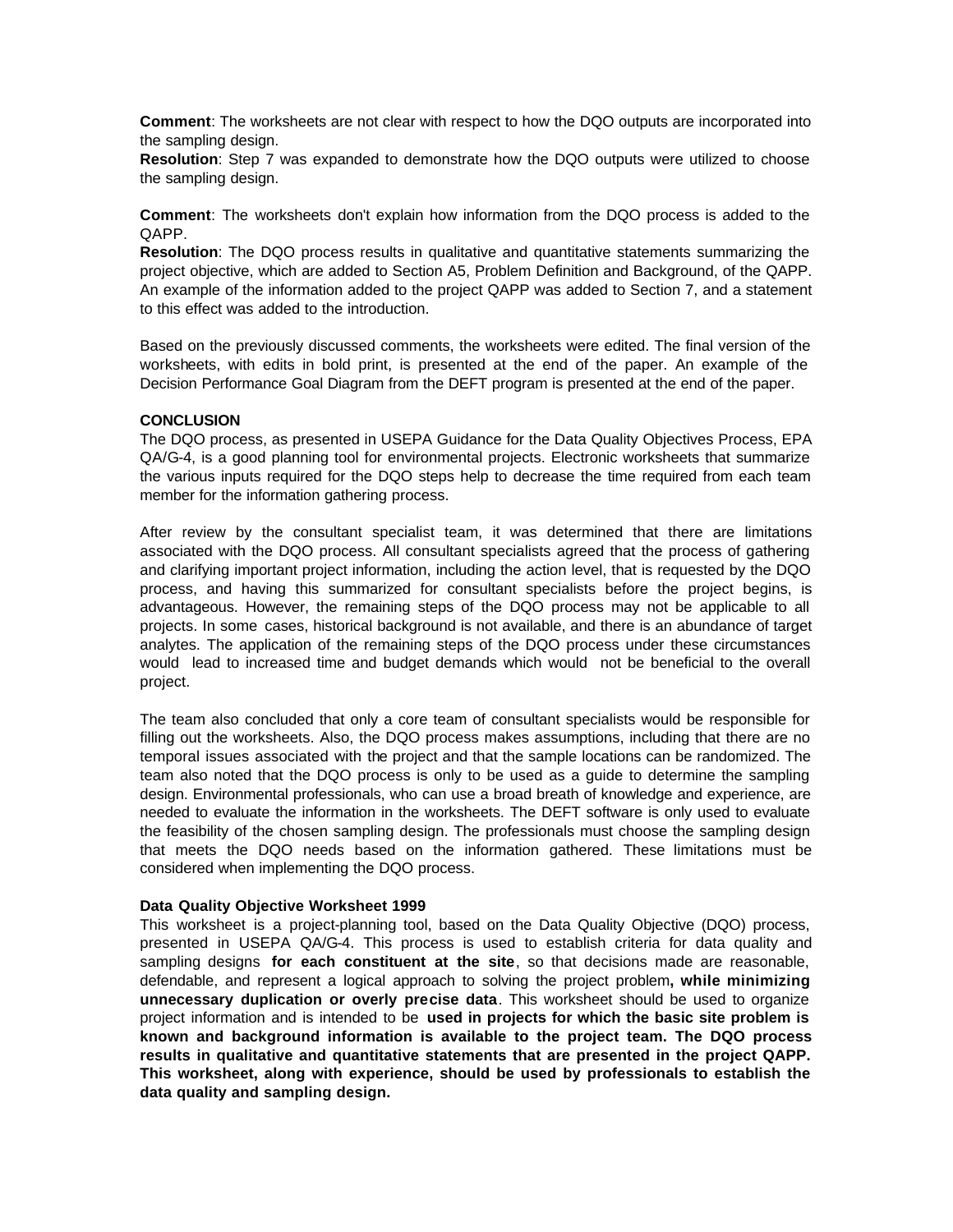The steps of the DQO process are presented as well as examples of appropriate responses to each request. Please fill out appropriate steps and return to K. Storne within 5 working days.

Example provided: Investigation of possible soil contamination with trichloroethene (TCE). Early sampling activities indicate that there is a low concentration area (0-50 ppm) and a high concentration area (0-80 ppm); TCE is not detected off-site; Future land use is residential; Total budget is \$100,000; Remediation must take place within one year.

#### Step 1. State the problem to be resolved:

A. Who are the team members? (\* indicates member responsible for completing worksheet)

| Project Manager*         | Risk Assessor*             |
|--------------------------|----------------------------|
| Quality Control Officer* | Data Validator             |
| Data User                | Laboratory Project Manager |
| Field sampler            | <b>Client</b>              |
| Desulatent essesias      |                            |

#### **Regulatory agencies**\_\_\_\_\_\_\_\_\_\_\_\_\_\_\_\_\_\_\_\_\_\_\_\_\_\_\_\_\_\_\_\_\_\_\_\_\_\_\_\_\_\_\_\_\_\_\_\_\_\_\_\_\_\_\_\_\_\_\_\_\_

B. What is the general problem? (Contamination of TCE in soil. Affects human health and the environment. Low activity area is 0-50 ppm and high activity area is 0-80 ppm)

C. What project budget is available? (\$100,000)

D. What time is available? (One year for remediation)

E. What social/political issues have an impact? (Future land use is residential.)

\_\_\_\_\_\_\_\_\_\_\_\_\_\_\_\_\_\_\_\_\_\_\_\_\_\_\_\_\_\_\_\_\_\_\_\_\_\_\_\_\_\_\_\_\_\_\_\_\_\_\_\_\_\_\_\_\_\_\_\_\_

Step 2. Identify the decision to be made:

- A. What is the main issue to be resolved? (Does the TCE contamination pose unacceptable danger to human health or the environment?)
- B. Specify alternative actions that would result from each resolution*.* (ActionA Remediate soil; Action B Do not remediate soil)
- C. Combine main issue and the alternative actions into a specific decision statement that must be resolved to address the problem: (Determine whether or not TCE contamination in soil poses a danger that requires remediation)

Step 3. Identify inputs for the decision:

- A. What are the variables/characteristics to be measured? (TCE)
- B. What is the basis for the action **level (regulatory threshold or standard), that must be established and included in the QAPP before sample collection?** (Risk assessor/toxicologist set site-specific exposure assessment at 50 ppm)

### Step 4. Define the boundaries of the investigation:

\_\_\_\_\_\_\_\_\_\_\_\_\_\_\_\_\_\_\_\_\_\_\_\_\_\_\_\_\_\_\_\_\_\_

A. What are the spacial boundaries?

- 1. What is the geographical area? (property boundary; none detected off site)
- 2. What is the media of concern? (TCE in surface soil to depth of 15cm)
- 3. What are the homogeneous strata? (Area of high concentration to 80 ppm, area of low concentration to 50 ppm)
- B. What are the temporal boundaries?
	- 1. What is the time frame? (Results represent future conditions at sites)
	- 2. When will the investigation start and end? (Starts in 1 month and ends in 1 year) \_\_\_\_\_\_\_\_\_\_\_\_
- C. What is the scale of decision to be made? (For each residential lot-sized acre.)
- D. What are the practical constraints on data collection? (Existing structures exist)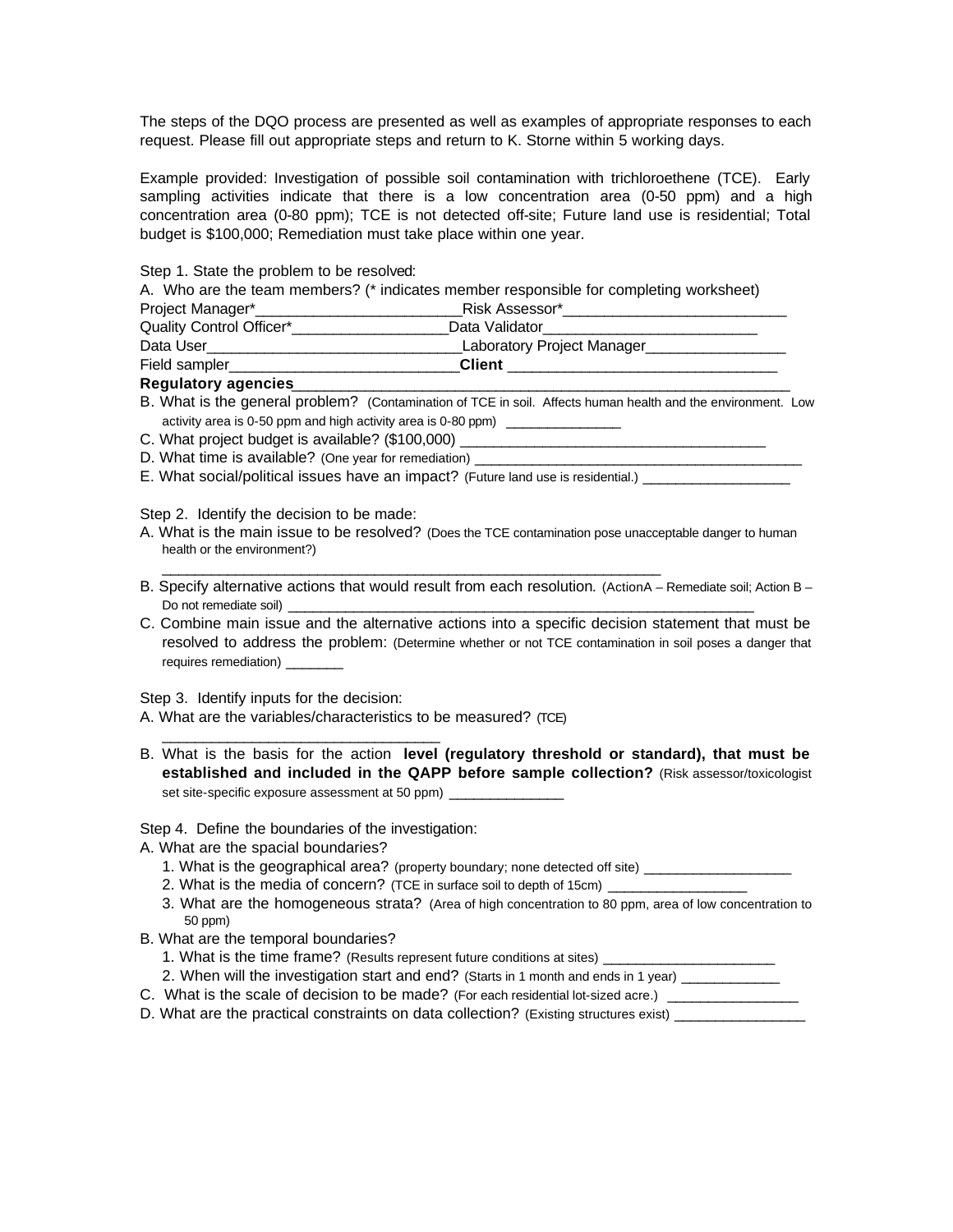Step 5A. Develop a decision rule or if/then statement that includes:

- 1. The population parameter of interest (do not consider sample depth) (average mean)
- 2. The scale of the decision making (resident lot size)
- 3. The action level (50 ppm)
- 4*.* The alternative action (remediate / do not remediate) (If the true mean TCE concentration in the residential lot is greater than 50 ppm, the soil is remediated. If not, the soil will be left in place)

Step 5B. Develop a test of hypothesis and decision error:

| 1. If the assumption is that the site is clean: |                                            |
|-------------------------------------------------|--------------------------------------------|
| Null Hypothesis:                                | Site is clean; true mean level <50 ppm     |
| Alternative Hypothesis:                         | Site is not clean; true mean level >50 ppm |

- False positive (F+) Type 1 Error: *Decide that the site is not clean when it is which results in action when none was required, which is an overreaction to a situation, wasted resources, unnecessary expenditure and cleanup.*
- False negative (F-), Type II Error: *Decide the site is clean when it is not which results in no action when some was required, which is a missed opportunity for correction, allows a hazard to public health or environment.*

Step 6A. Specify limits on decision error; how much error is acceptable:

- 1. Determine consequences of each decision error; how sensitive is each decision? (health/ecological/political/social/resource risk)
- 2. Set quantitation limits of false positive/negative error (0-20ppm, 20-35ppm, 35-50ppm, 50-60ppm, 60- 100ppm, 100-200ppm, 200-250ppm)
- 3. Determine range of parameter of interest; should fall within range of possible concentration (0-250 ppm)
- 4. Specify grey region (see table \*), **where consequence of decision/error are minor**; grey area is bounded by:
	- A. the action level (50 ppm)
	- B. The value **where the consequences of making decision begins to be significant** (60 ppm)

Step 6B. Develop the "what/if " table:

1. Specify limits on probability of committing decision errors**. (For 0.3 tolerable probability, at 30% of the time a wrong decision will be tolerated)**; (50ppm- 30%, 35ppm – 20%, 20ppm – 10%, 60ppm – 30%, 100ppm – 20%, 200ppm – 10%)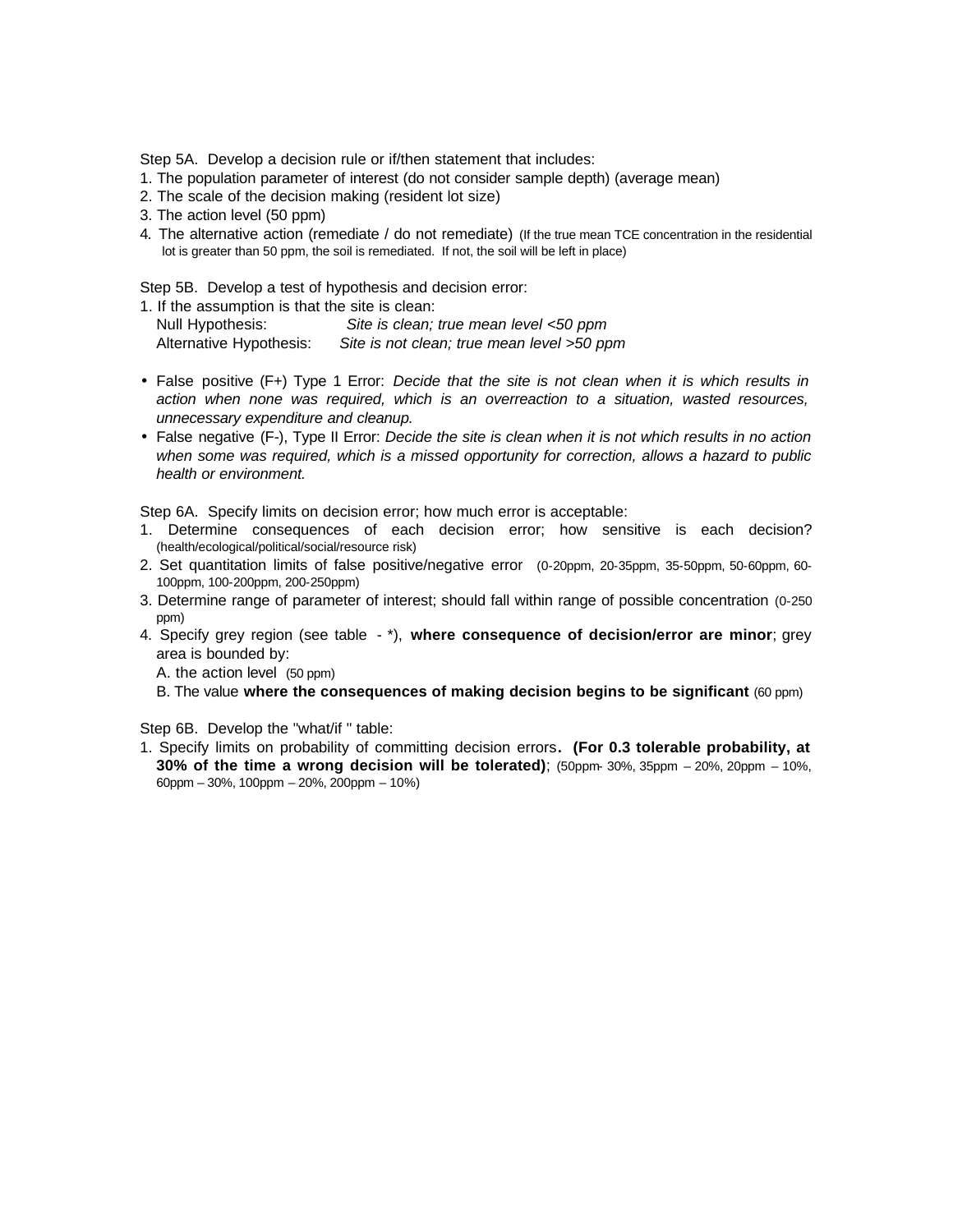| <b>What/If Table</b>                      |                      |                |        |                            |              |  |  |
|-------------------------------------------|----------------------|----------------|--------|----------------------------|--------------|--|--|
| <b>Reported TCE</b>                       | <b>Decision Made</b> | True           | Error  | Aversion                   | **Tolerable  |  |  |
| Concentration                             |                      | Concentration# | Type   |                            | Probability  |  |  |
| $>50$ ppm                                 | Cleanup              | $0-20$ ppm     | $F(+)$ | Severe (Cost high)         | 10%          |  |  |
| $>50$ ppm                                 | Cleanup              | 20-35ppm       | $F(+)$ | Moderate                   | 20%          |  |  |
| >50ppm                                    | Cleanup              | 35-50ppm       | $F(+)$ | Minor                      | 30%          |  |  |
| $50ppm$                                   | No action            | 50-60ppm       | $F(-)$ | Minor                      | *Grey Region |  |  |
| $50ppm$                                   | No action            | 60-100ppm      | $F(-)$ | Moderate                   | 30%          |  |  |
| $50$ ppm                                  | No action            | 100-200ppm     | $F(-)$ | Severe                     | 20%          |  |  |
| $50ppm$                                   | No action            | 200-250ppm     | $F(-)$ | Very Severe (Risk to human | 10%          |  |  |
|                                           |                      |                |        | health and environment)    |              |  |  |
| Note: Null hypothesis - the site is clean |                      |                |        |                            |              |  |  |

This completes the question section of the worksheet. The information gathered and professional experience is then used to generate the sampling design. This process is described below.

Step 7. Based on the DQO outputs and historical information develop a sampling design. The sampling design must be cost-effective and balance sample size with method performance and decision error tolerance. For example, it may be more cost effective to use less expensive and less precise methods in cases of high variability in samples exist, so that a large number of samples can be taken and so that the sample design error can be controlled. If less variability in samples exists, more expensive and precise methods can be used to collection fewer samples to control the measurement error.

The USEPA DEFT software is used only as a guide to develop the sampling design alternatives. DEFT does not account for the difference between media, spacial or temporal boundaries. Inputs for the DEFT program include:

- A. Parameter of interest; assumption is that the population mean is used (mean)
- B. Limits on probability of committing decision errors (50ppm- 30%, 35ppm 20%, 20ppm 10%, 60ppm – 30%, 100ppm – 20%, 200ppm – 10%)
- C. Action level (50ppm)
- D. Possible range of parameter (250ppm)
- E. Unit cost of sample collection and analysis per sample (\$30, \$220)
- F. Location and width of grey region; range of possible parameter values where consequences of F(- ) error are minor; bounded by action level and parameter value where consequences of F(-) begin to become significant (50-60ppm)
- G. Estimated standard deviation (default is used; max concentration minimum concentration /6)
- H. Null hypothesis; which error is  $F(+)$  and which is  $F(-)$  (Site is clean)

Three basic sampling designs available in the DEFT program include:

- A. Simple random; Many samples are taken and total costs are high. Every possible point at the site has equal chance of being sampled. Simple random is used when variability is small and field and analytical costs are low to detect peak concentrations.
- B. Composite; Multiple samples are collected and combined; subsamples are collected for additional analysis. Composite is used when the average concentration and sampling of a large number of sample sites at a reduced cost is desired.
- C. Stratified random; The site is divided into two or more subsets. Each subset is sampled separately with one of the designs previously described. Stratified random is used to improve the precision of the design.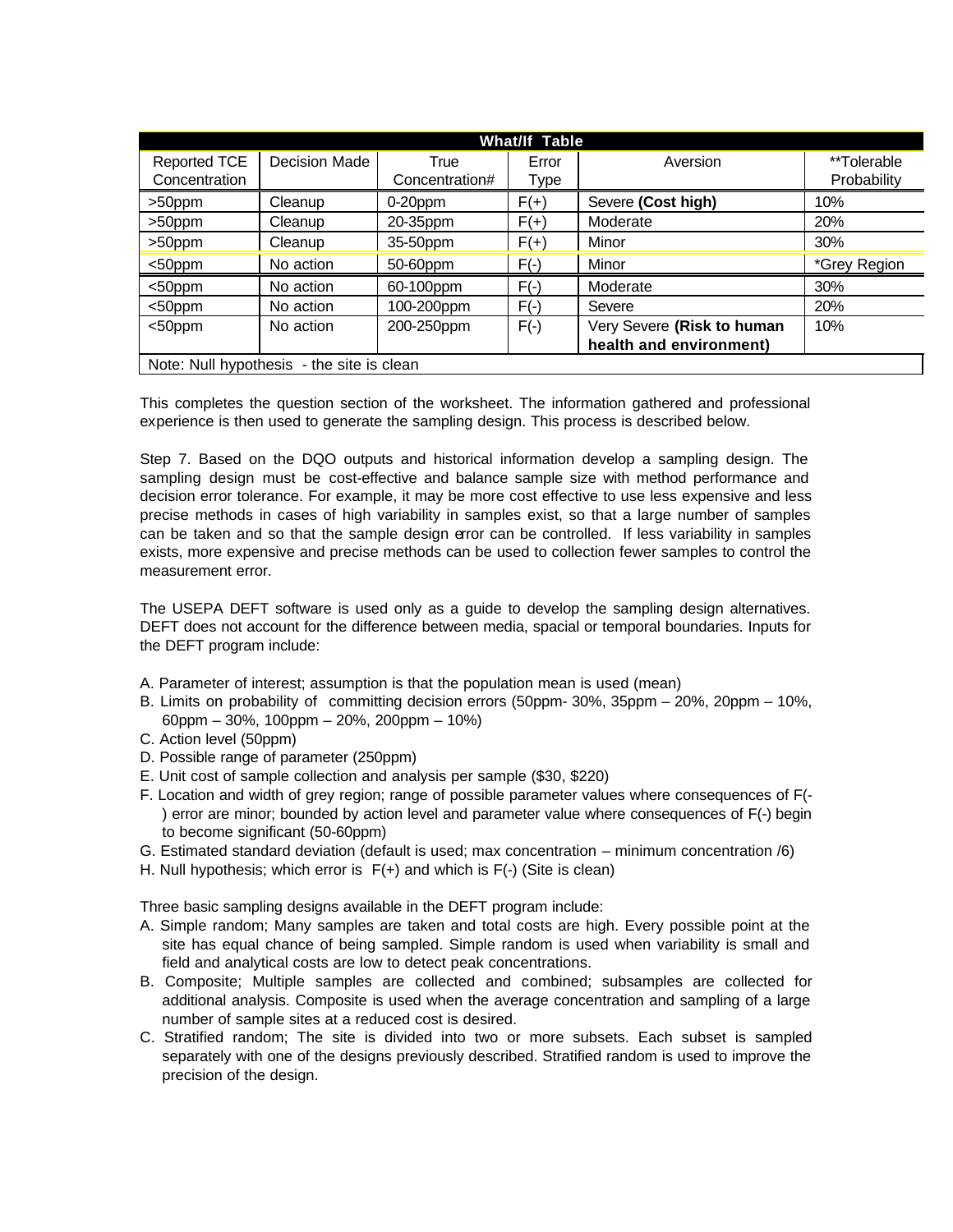The previously listed inputs, the initial sample design, and the sample size are entered into the DEFT program, and a performance goal diagram is drawn. Altering the inputs, the design, or the sampling size may change the decision performance goal. The performance of the design is evaluated by the performance curve, which is based on the graph of the power function, and which is overlaid onto the performance goal diagram. The design that produces a very steep performance curve is preferred over one that is flatter. The power function is the probability that the null hypothesis is rejected when the null hypothesis is false. Ideally, the power function would be zero if the null hypothesis were true and one if the null hypothesis were false. Due to imperfect data, it is not possible to achieve the ideal power function. However, the power function will yield values that are small when the null hypothesis is true and large when the null hypothesis is false.

If the design fails to meet the DQOs, increase the budget, increase the width of the grey area, or increase the tolerable decision error rates.

The statements resulting from the DQO process are presented in the Project Management, Section A5, of the QAPP. (A simple random sample design should be used to compare concentrations of samples collected for TCE analysis from the site to the action level of 50 ppm. 20 samples shall be collected from each sample location. Each sample location will be generated randomly.)

The Decision Performance Goal Diagram for the example provided in the DQO worksheets